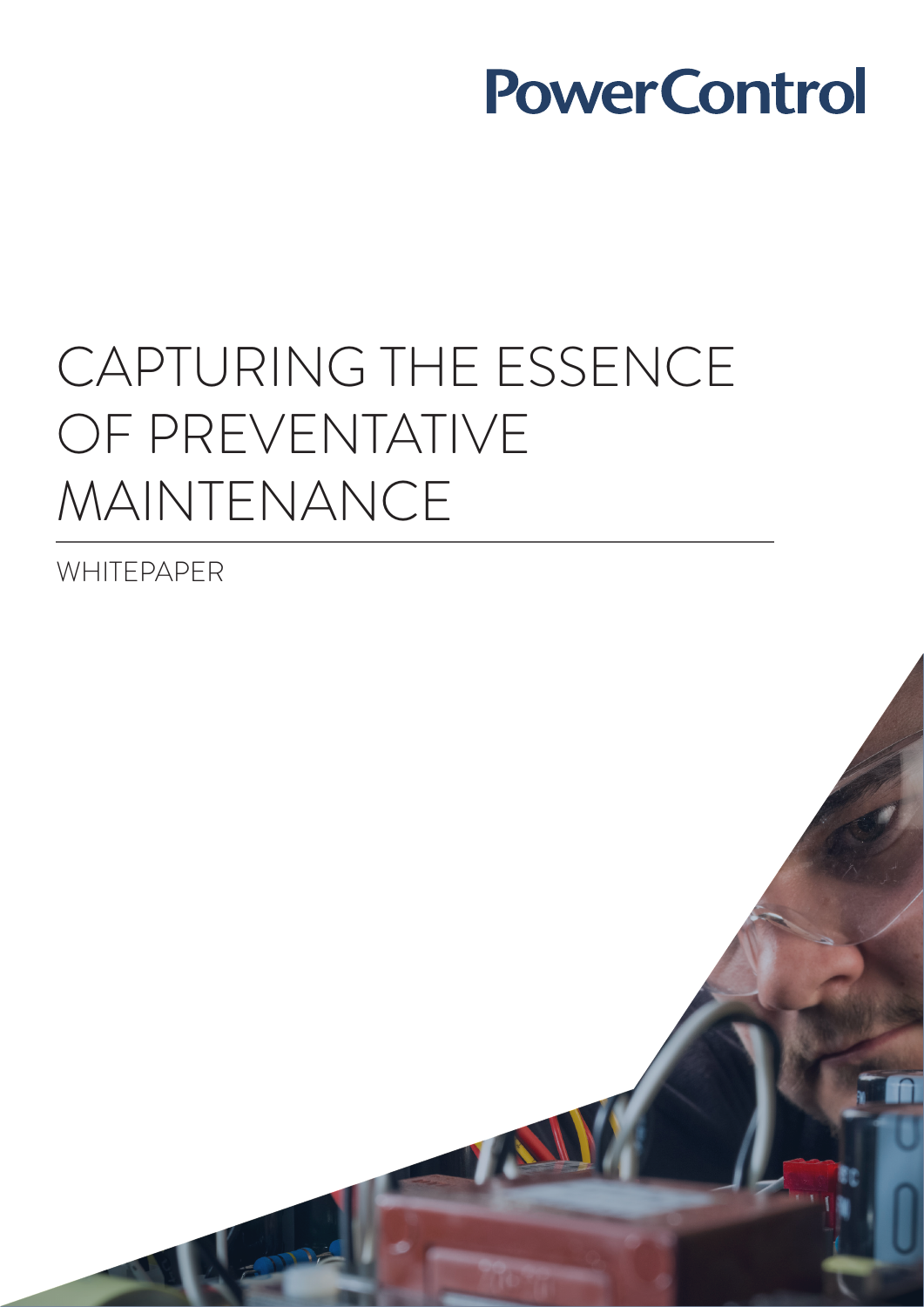Thermal imaging records the concentration of radiation in the infrared part of the electromagnetic spectrum and converts in into a visible image. Today, thermal imaging is often the first choice in preventative maintenance and is one of the most non-intrusive, non –invasive and non-destructive diagnostic tools for predictive maintenance of a UPS.

The use of thermal imaging helps to quickly identify problems, allowing for safe, controlled shutdown. This helps eliminate any unplanned disturbances, prevents untimely failure and with regular diagnostics, can extend equipment life. Significant commercial and operational efficiencies can also be recognised with the correct and frequent use of thermal imaging.

#### **HISTORY**

Thermal imaging owes its stature to the discovery of infrared. Records show that infrared was first recorded by astronomer Sir William Herschel in 1800. Having made the discovery of the planet Uranus, Sir William Herschel was looking for new optical material. It was during the process of testing different coloured glass that he was able to unveil a new portion of the electromagnetic spectrum. Something he referred to as the "thermometrical spectrum". The term infrared did not appear until late in the 19th century.

A major breakthrough for infrared came with the development of an instrument used to measure infrared, heat and radiation came in 1880 and was made by the American astronomer Samuel Pierpont Langley. Known as the bolometer, this very sensitive thermometer was able to detect heat from objects 400m away.

Building on this discovery, in 1929, Hugarian physicist, Kalaman Tihanyi invested the first infrared – sensitive electronic television camera, which was used for anti-aircraft defence in Britain. The device converted infrared images into a visible image through differential evaporation, or condensation of oil on a thin membrane.

The real advances in thermal imaging began in the 1950s and early 1960s, when single element detectors where invented to produce line images. It was these basic detectors that paved the way for today's thermal imaging technology.



Nick Gromicko and John McKenna, InterNACHI's Infrared-Certified® Instructor, https://www.nachi.org/history-ir.htm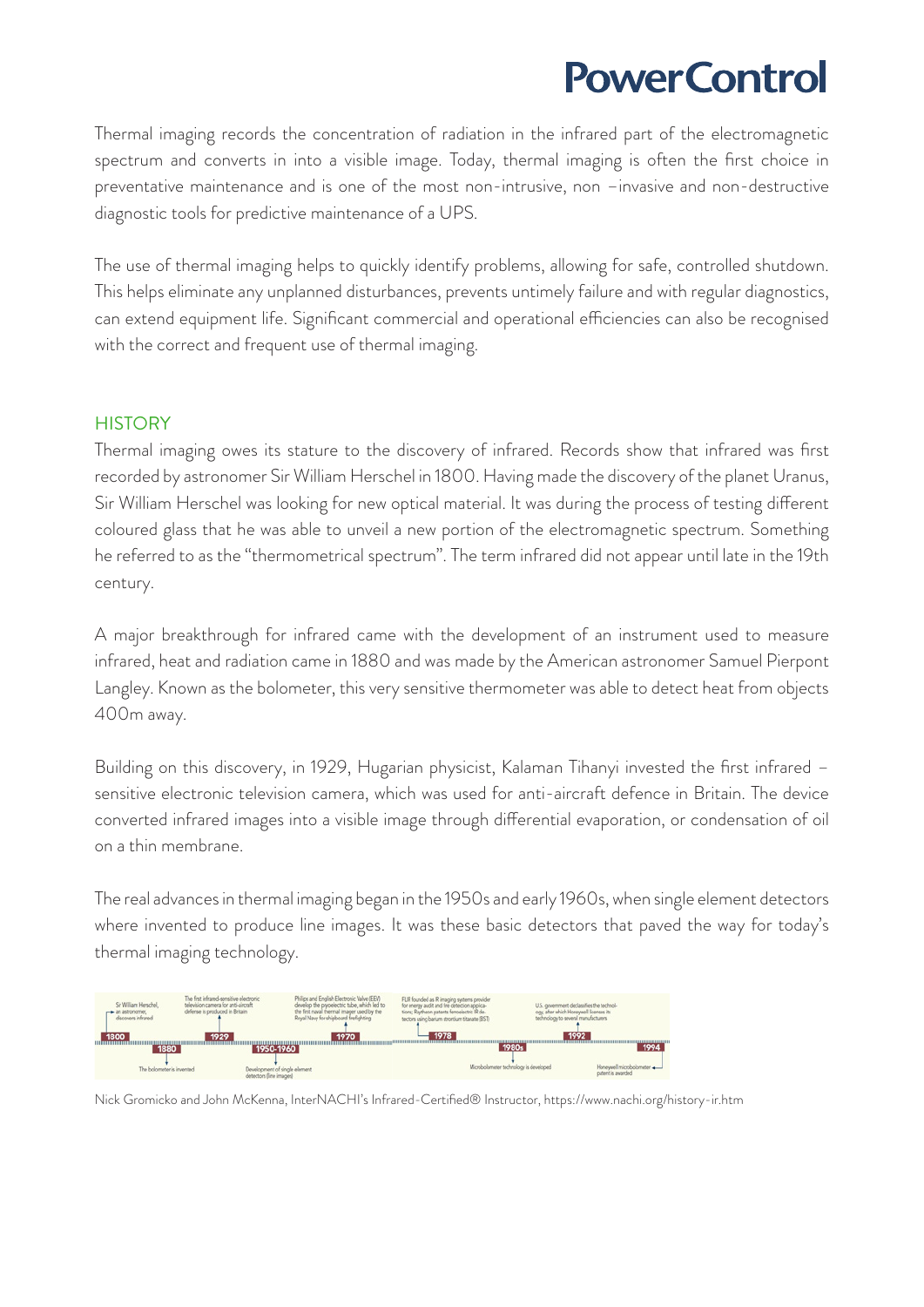### HOW THERMAL IMAGINNG WORKS

Unlike standard imaging which generally requires light, thermal imaging works from heat – hence the term thermal imaging. Rather than identifying visible properties, thermal imaging represents objects using their temperature.

Objects warmer than absolute zero (-273°C/-459°F) emit infrared radiation in the MWIR (medium wavelength infrared) and LWIR (long wavelength infrared) wavelengths (3µm–14µm) in an amount proportional to the temperature of the object. Radiation is then detected and the temperature variations translated into grey scale images using darker shades to represent warmer temperatures and lighter tones to indicate cooler temperatures. Coloured thermography typically uses white and red colours to denote hotter areas and black and blue to illustrate cooler ones.

## THERMAL IMAGING CAMERA

Infared energy (A) coming from an object is focused by the optics (B) onto an infrared detector(C) sends the information to sensor electronics (D) for image processing. The electronics translate the data coming from the detector into the image (E) that can be viewed in the viewfinder or on a standard video monitor or LCD screen. Infrared thermography is the art of transforming an infrared into a radiometric one, which allows temperature

values to be read from the image. So every pixel in the radiometric image is in fact a temperature measurement. In order to do this, complex, algorithms are incorporated into the thermal imaging camera. This makes the thermal imaging camera a perfect tool for industrial applications.



FLIR Systems Trading Belgium, Thermal Imaging Guidebook for Industrial Applications, 2011

In simple terms, a thermal image device known a thermal imager or thermograph will scan an area, capture the infrared emissions and convert them into a visual image. This is a very effective non-invasive, non-destructive method of testing and analysing.

## THERMAL IMAGING FOR PREVENTATIVE MAINTENANCE

As most electrical components raise in temperature when there is fault, thermal imaging has become the essential diagnostic tool for easily identifying any 'hot spots' in electrical systems. Heat patterns captured through thermal imagery can help to pinpoint the origin of any problem areas and be used to identify and prevent any future causes of equipment failure.

Whilst UPS systems are designed to deliver power protection, they can still breakdown. UPS failure can be due to a number of factors such as batteries, capacitors, filters and operating conditions. Planned preventative maintenance of these critical elements can not only improve performance and reliability but also extend the lifespan of equipment and avoid any unplanned downtime.

Thermal imaging is often the first choice in preventative maintenance and is one of the most non-intrusive, non –invasive and non-destructive diagnostic tools for predictive maintenance of a UPS. By detecting anomalies, that are often unnoticed by the naked eye, corrective action can be taken promptly to ensure costly system failures do not occur - giving total piece of mind.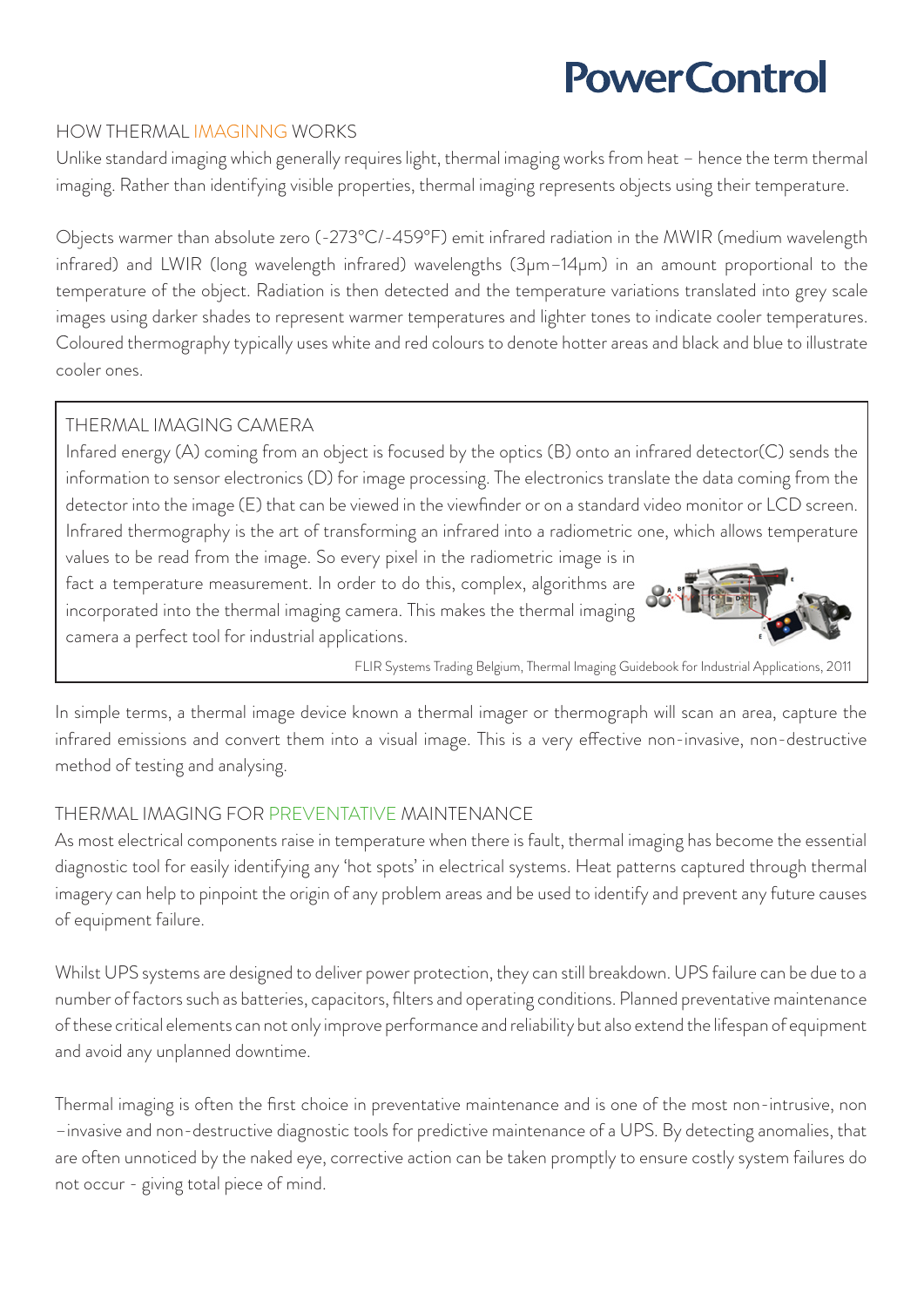A thermal imaging camera is used to detect hot and cold spots using an image. Used to scan a UPS system, thermal imaging can help detect faulty connections or components that are running at a higher temperature than normal or safe. Most UPS systems and their components will normally give off heat but an increase in heat may confirm a fault is emerging. This way of periodic testing can also highlight changes and the potential demise of an internal component. It is also a way to ensure maintenance can be budgeted for and downtime can be planned in advance if used regularly.

With the promotion of preventative and predictive maintenance, thermal imaging is an integral part of a solid and regular maintenance programme and will almost certainly enable long lasting confidence in equipment. A typical thermal imaging service will involve the inspection if all electrical components of an installation. In analysing the temperature, preventative failure evaluations can be achieved for all electrical items including UPS, switchboards, power factor correction systems, distribution cables, batteries and transformers.

A more detailed analysis used for UPS systems and associated equipment can improve reliability and contribute to enhance its MTBF (mean time between failures) and reducing MTTR (mean time to repair). Thermal imaging diagnostics can be undertaken in live operating environments and can very quickly identify any critical areas that need addressing. These can include loose connections, corrosion, harmonic interferences and load fluctuations.

### THERMAL IMAGING BEST PRACTICE

Thermography can be influenced by different situations and it is therefore important to consider the following for thermal imaging best practice recommendations.

#### - The load

Anomalies in performance can be more easily detected when equipment is running as close to full load as possible and thermal imaging should be done at no less than 40% load.

#### - Temperature

Extreme temperature environments (hot or cold) must be indicated on the analysis to show a true representation of thermal imaging results.

#### - Consistency

Thermal imaging will be undertaken on several occasions throughout the lifecycle of a preventative maintenance programme so equipment settings, load and conditions ideally need to be the same to achieve an accurate view.

### - Photo image

To support any thermal imagery captured it is also advised to take a photo image of the equipment to be used as a reference point to identify key components.

#### - General observations

The condition of the equipment and environment in which it is operating should be documented as this can be used in the final analysis and towards identifying key failure signals and pinpoint areas that need further inspection/ maintenance.